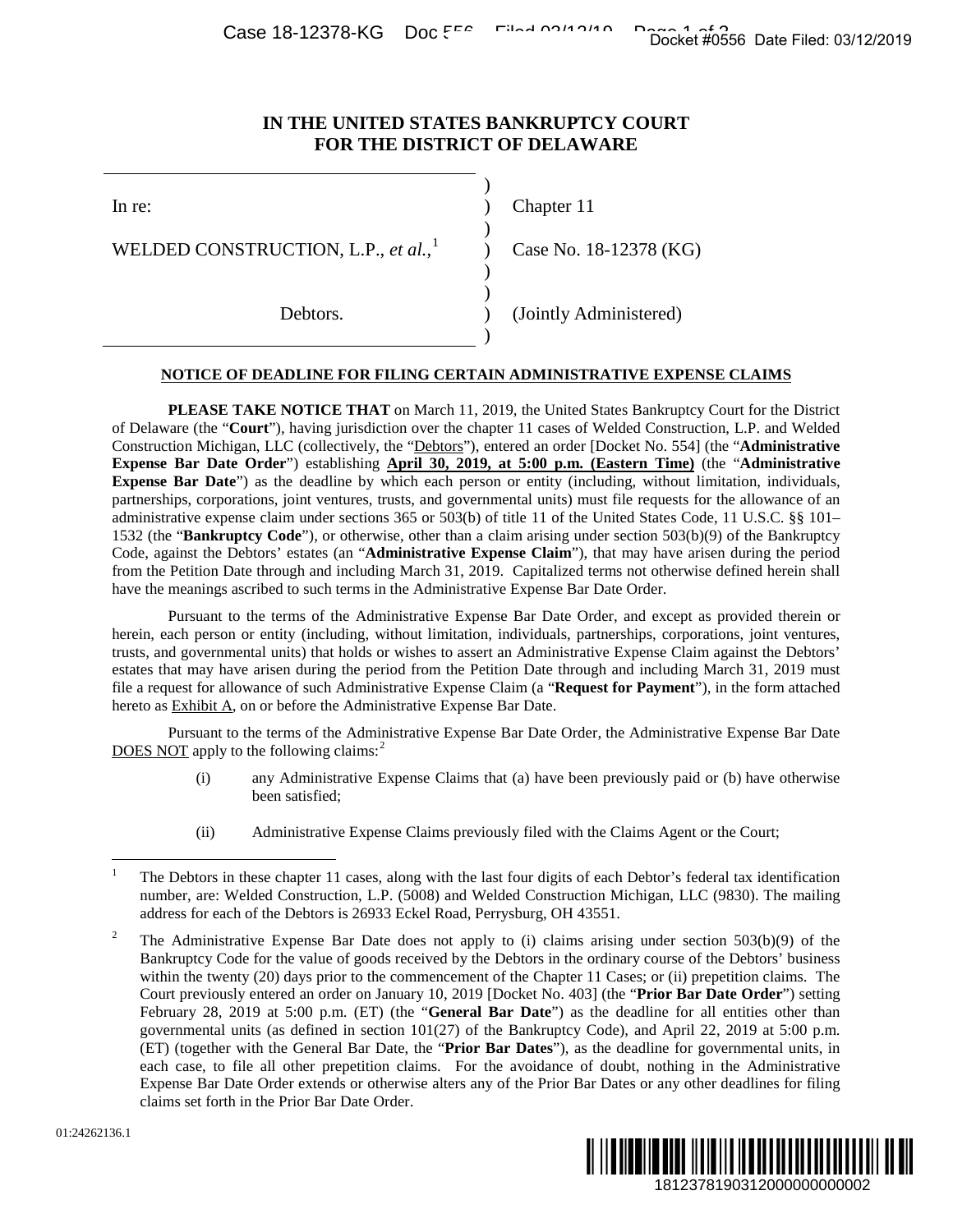- (iii) Administrative Expense Claims for compensation, indemnification, or reimbursement of costs and expenses relating to professional services performed and expenses incurred on and after the Petition Date by any professional advisor retained by the Debtors or the Committee under sections 327, 328, 330, 331, or 1103 of the Bankruptcy Code and whose Administrative Expense Claim is for services rendered and/or reimbursement of expenses incurred in the Chapter 11 Cases;
- (iv) Administrative Expense Claims for compensation, indemnification, or reimbursement of costs and expenses relating to professional services performed and expenses incurred on and after the Petition Date by any professional advisor retained by the Debtors or the Committee under section 363 of the Bankruptcy Code and whose Administrative Expense Claim is for services rendered and/or reimbursement of expenses incurred in the Chapter 11 Cases;
- (v) any current officer, member, or manager of the Debtors who has a claim for indemnification, contribution, or reimbursement;
- (vi) any claims by any member of the Committee for reimbursement of expenses incurred in connection with the member's service on the Committee;
- (vii) any claims for fees payable to the Clerk of this Court;
- (viii) any fees payable to the Office of the United States Trustee under 28 U.S.C. § 1930(a)(6) or accrued interest thereon arising under 31 U.S.C. § 3717;
- (ix) any claim by a governmental unit for a tax or penalty described in section  $503(b)(1)(B)$  and (C) of the Bankruptcy Code, as provided for in section 503(b)(1)(D) of the Bankruptcy Code;
- (x) any claim that is asserted against a person or entity that is not one of the Debtors; and
- (xi) Administrative Expense Claims arising after March 31, 2019.

#### **A CLAIMANT SHOULD CONSULT HIS OR HER ATTORNEY IF THE CLAIMANT HAS ANY QUESTIONS, INCLUDING WHETHER SUCH CLAIMANT SHOULD FILE A REQUEST FOR PAYMENT. NEITHER THE DEBTORS' ATTORNEYS, NOR THE CLAIMS AGENT, NOR THE CLERK OF THE COURT, CAN ADVISE THE CLAIMANT WHETHER THE CLAIMANT SHOULD FILE A REQUEST FOR PAYMENT.**

All original Requests for Payment in respect of Administrative Expense Claims that arose between the Petition Date and March 31, 2019 must be filed so as to be actually received by the Claims Agent on or before the Administrative Expense Bar Date via first class mail, overnight delivery service, or hand delivery to:

| <b>Welded Construction Claims Processing Center</b> |  |
|-----------------------------------------------------|--|
| c/o Kurtzman Carson Consultants LLC                 |  |
| 2335 Alaska Avenue                                  |  |
| El Segundo, CA 90245                                |  |
|                                                     |  |

Such Requests for Payment of Administrative Expense Claims will be deemed timely filed only if **actually received** by the Claims Agent on or before the Administrative Expense Bar Date. Requests for Payment of Administrative Expense Claims may **not** be delivered by facsimile, telecopy, or electronic mail transmission.

Each Request for Payment must: (i) be signed by the claimant or, if the claimant is not an individual, by an authorized agent of the claimant; (ii) be written in English; (iii) denominate the asserted claim in lawful currency of the United States as of the Administrative Expense Bar Date; (iv) indicate the particular Debtor against which the claim is asserted; and (v) include supporting documentation (or, if such documentation is voluminous, include a summary of such documentation) or an explanation as to why such documentation is not available. Documentation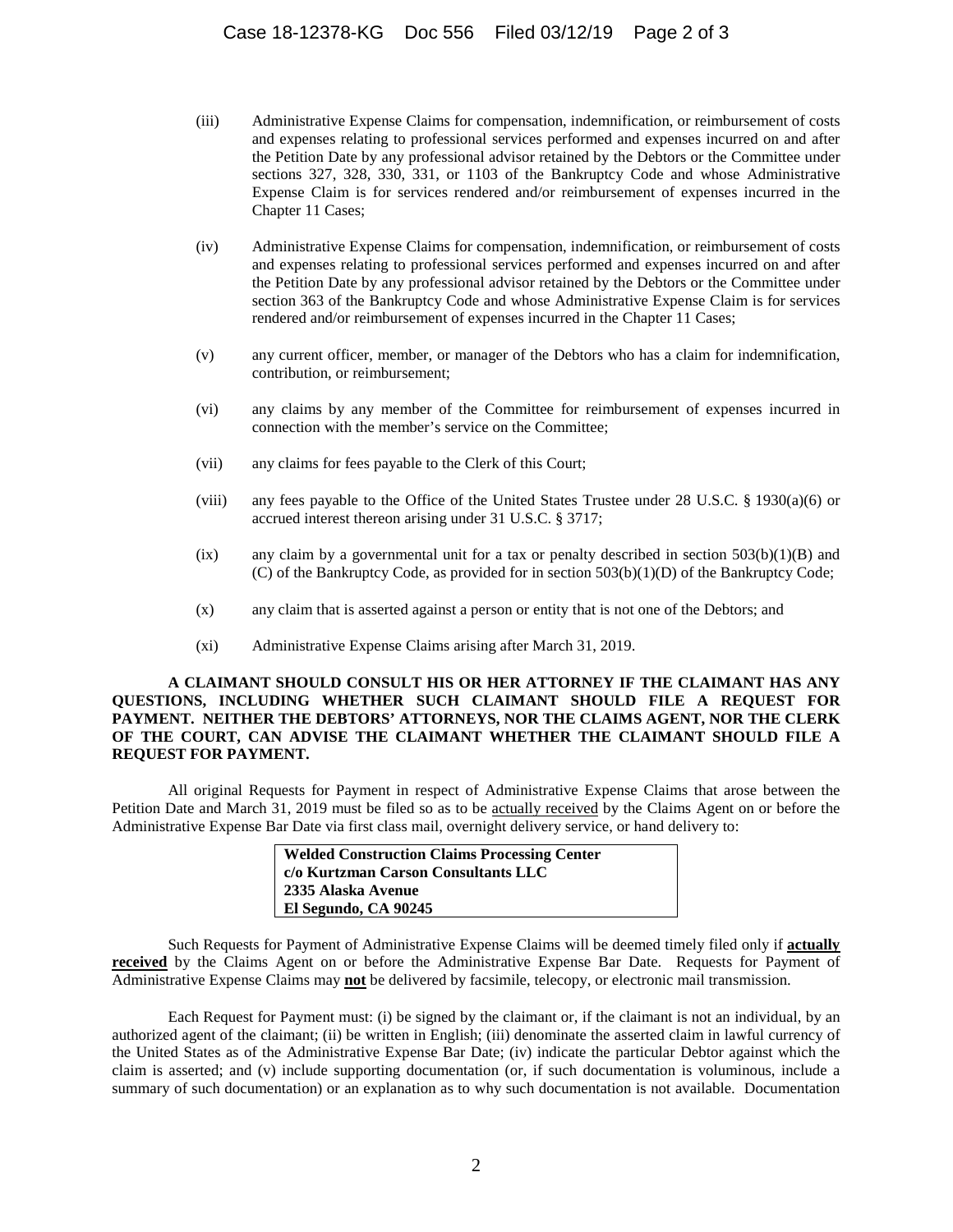should include both evidence of the nature of the administrative expense claim asserted, as well as evidence of the date on which the administrative expense claim arose.

#### **ANY PARTY PURPORTEDLY HOLDING AN ADMINISTRATIVE EXPENSE CLAIM AGAINST THE DEBTORS THAT IS REQUIRED TO FILE A REQUEST FOR PAYMENT, BUT FAILS TO DO SO TIMELY IN ACCORDANCE WITH THE ADMINISTRATIVE EXPENSE BAR DATE ORDER, SHALL NOT, ABSENT FURTHER ORDER OF THE COURT, PARTICIPATE IN ANY DISTRIBUTION IN THESE CASES ON ACCOUNT OF SUCH ADMINISTRATIVE EXPENSE CLAIM.**

All parties in interest reserve the right to dispute, or to assert offsets, counterclaims, or defenses against, any Administrative Expense Claim, and nothing contained in the Administrative Expense Bar Date Order or this notice shall preclude any parties in interest from objecting to any claim on any grounds.

#### THAT YOU HAVE RECEIVED THIS NOTICE DOES NOT MEAN THAT YOU HAVE AN ADMINISTRATIVE EXPENSE CLAIM OR THAT THE DEBTORS OR THE COURT BELIEVE THAT YOU HAVE AN ADMINISTRATIVE EXPENSE CLAIM. DO NOT FILE A REQUEST FOR PAYMENT UNLESS YOU HAVE AN ADMINISTRATIVE EXPENSE CLAIM THAT AROSE DURING THE PERIOD FROM THE PETITION DATE THROUGH AND INCLUDING MARCH 31, 2019.

This notice is only a summary of the Administrative Expense Bar Date Order. All parties in interest should carefully review the Administrative Expense Bar Date Order itself and the Bankruptcy Code, the Federal Rules of Bankruptcy Procedure, and the Local Rules of Bankruptcy Practice and Procedure of the United States Bankruptcy Court for the District of Delaware, for additional information regarding the filing and treatment of Administrative Expense Claims.

Copies of the Administrative Expense Bar Date Order may be examined by interested parties on the Court's electronic docket for the Debtors' Chapter 11 Cases, which is available at http://www.deb.uscourts.gov (a PACER login and password are required and can be obtained through the PACER Service Center at http://www.pacer.psc.uscourts.gov). In addition, electronic copies of the Administrative Expense Bar Date Order may be viewed free of charge at *http://www.kccllc.net/welded*. Copies of the Administrative Expense Bar Date Order may also be examined by interested parties between the hours of 8:00 a.m. and 4:00 p.m. (ET) at the office of the Clerk of the Court, United States Bankruptcy Court for the District of Delaware, 824 Market Street, 3rd Floor, Wilmington, Delaware, 19801.

#### YOUNG CONAWAY STARGATT & TAYLOR, LLP

*/s/ Allison S. Mielke* Sean M. Beach (No. 4070) Robert F. Poppiti, Jr. (No. 5052) Allison S. Mielke (No. 5934) Tara C. Pakrouh (No. 6192) Rodney Square 1000 North King Street Wilmington, Delaware 19801 Telephone: (302) 576-3279 Facsimile: (302) 571-1253

*Counsel to the Debtors*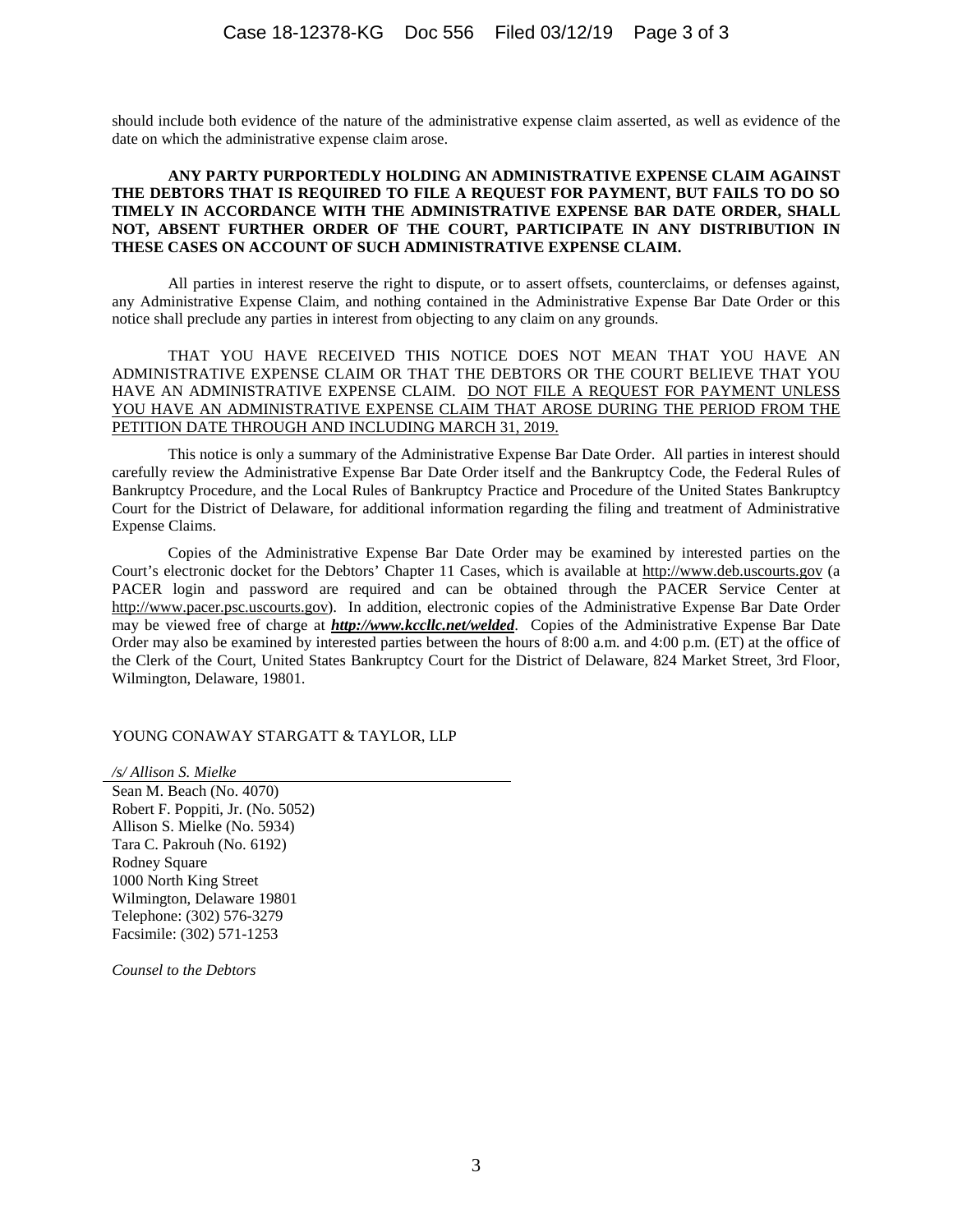# **EXHIBIT A**

**Request for Payment**